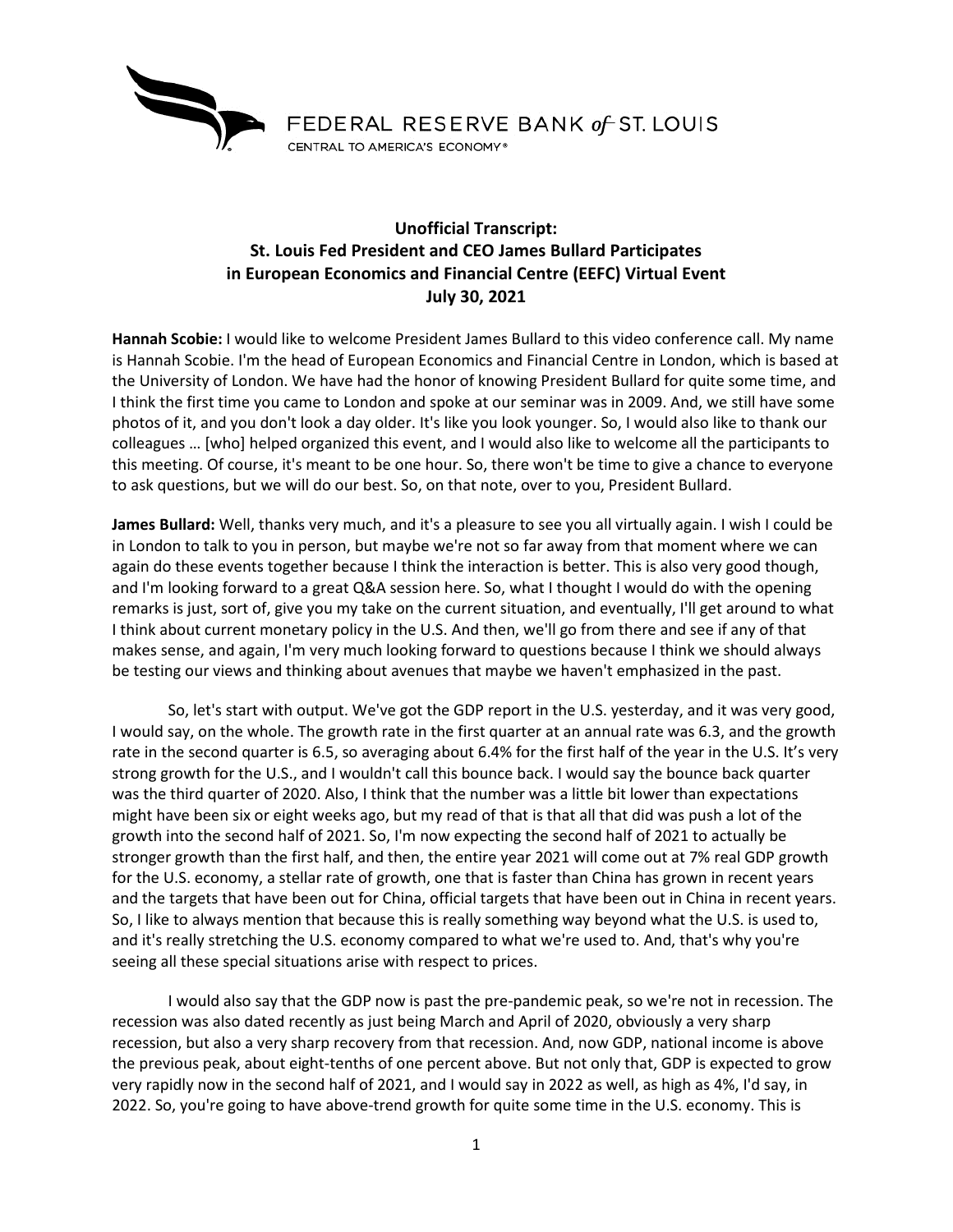going to put GDP on track to be not just above the pre-pandemic peak, but above the pre-pandemic trend line that you would have drawn. So, you are really seeing extraordinary growth in the U.S.

Now, let's turn to labor markets. So, labor markets are still down about three and a half to four percent from where they were from the pre-pandemic levels. A couple things you can say about that. Labor markets tend to lag, so that's one thing that's going on. I think another thing that's happening is productivity, just based on those numbers alone, you know, seems to be much higher here, and I think we're on the cusp of a higher productivity growth rate for the U.S. as the new technology spreads throughout the economy and that's across many different types of businesses. We may see an economy that can produce the pre-pandemic level of output. Well, we are seeing the economy produce a prepandemic level of output with less workers and less hours.

On labor markets, I want to emphasize four factors. One is anecdotal evidence. Another is unemployment to vacancies ratio. Another is a labor market conditions index, and at the end, I'll get to nonfarm payrolls. Anecdotal evidence of a tight labor market in the U.S. is overwhelming. If you talk to businesses pretty much across the spectrum, they're all really hunting for workers, and they're doing tangible things, like giving bonuses, retention bonuses, signing bonuses, changing the hours, changing the work arrangements in order to attract workers. So, they're really hustling to find workers, and I think that's very much an indicator of a tight labor market, the kind of thing that you'd expect to see at the, you know, when labor markets have fully recovered.

The indicators that I like to point to, I want to point to indicators that are consistent with the anecdotal evidence. One is the unemployment to vacancies ratio, which has declined to about one in the U.S. So, this means that there's one job opening for every officially unemployed worker. So, this is an indicator that has rarely been this low. After the global financial crisis in the U.S., this number was a six. There were six unemployed workers for every job opening. Today it's one for one. It's almost never been this low. It never got this low in the 2006-2007 period, and only in the 2018-2019 period was it a little bit lower, about a 0.8. So, it's about as good as you can get as far as the ratio of unemployed workers to vacancies. That's the measure of labor market tightness that the academic literature would use, and I think it's one we should, that gives us a good signal and corroborates the anecdotal evidence. That's why I've been emphasizing it.

The Committee is also committed to broad and inclusive labor market concepts, and I'm certainly very much on board with that. We want to see all segments of society do very, very well here, and one way to get a metric for that is to look at a labor markets conditions index. The Kansas City Fed's labor market conditions index has 24 different measures, labor market metrics, and puts them all together into a single index. If you look at that index, it has moved into positive territory, which means that the labor market is better than normal, better than a normal labor market, which would be a zero. It's moved into positive territory. It's moving up very rapidly and will shortly be into areas that we've not seen for a long time in the U.S. economy. So, that indicator also is corroborating the idea that U.S. labor markets are very good. It's actually a great time for an individual worker to go out and look for a job, see if they can find the right match for them and maybe get a signing bonus and some other goodies as they do that.

Now, nonfarm payrolls and hours are below the pre-pandemic peak. I think that's mostly because of supply constraints, but what's going to happen here is that we're going to continue to get strong growth in the economy as we're going to continue to get, a lot of people in the U.S. are looking forward to September/October when schools are back in session. And, we're expecting, you know, maybe not each job report, but a string of fairly successful jobs reports. If you just add 500,000 jobs, which is, since the vaccines have been on the scene since January of 2021, we've added about 500,000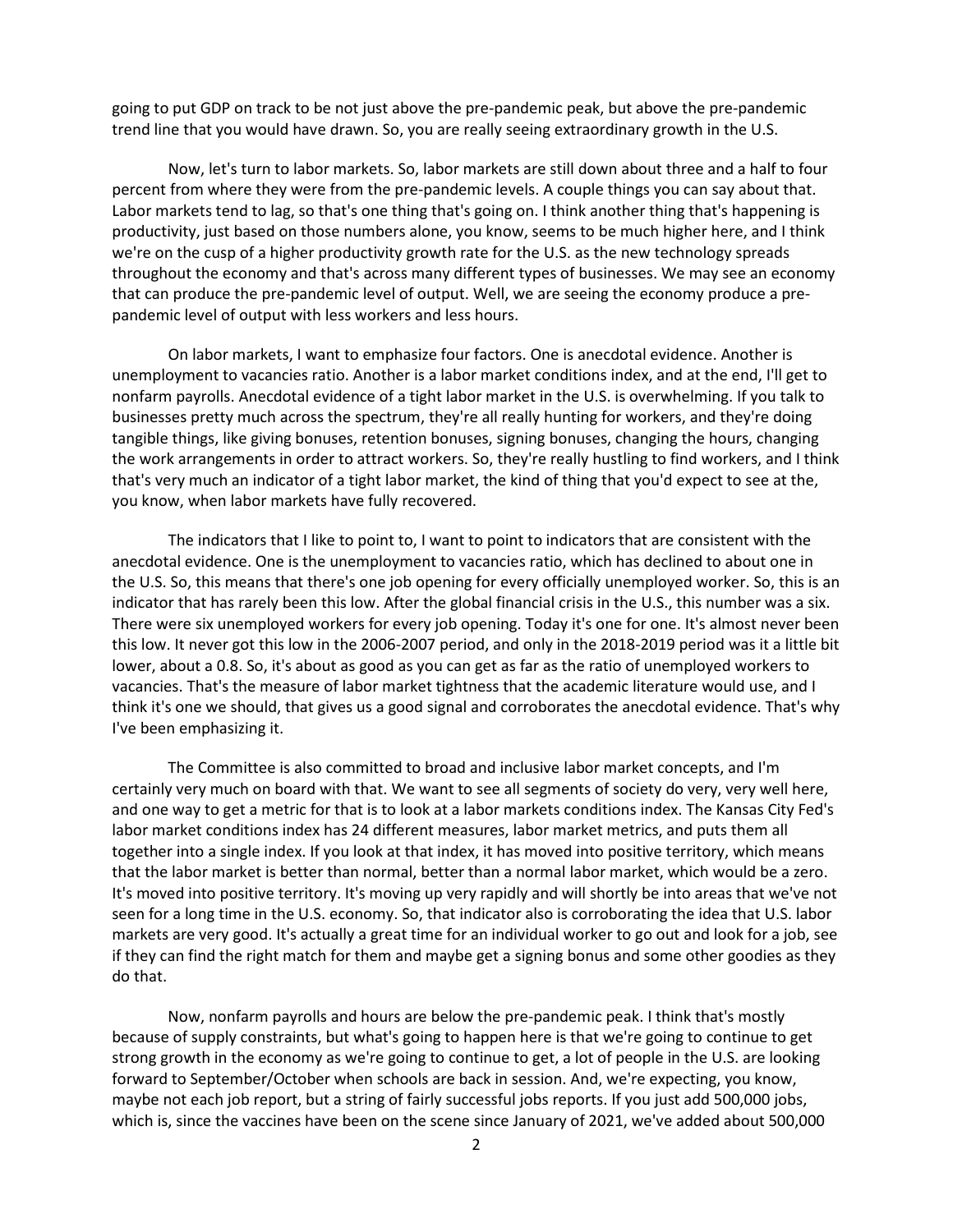jobs per month. So, if you just continue to do that, you know, by the time you get to this time next year, you'll have fully recovered nonfarm payrolls.

So, that's one thought about where you are going to want to be with respect to this taper here because that's actually the condition for raising the interest rate. That's not the condition for tapering. So, you'd get all the way back by this time next summer. I don't think 500,000 is maybe the best estimate here. The pandemic is coming under better and better control, despite the Delta variant, which I think is a temporary factor. You're going to probably add more jobs faster. So, if you added 750,000 jobs, you'd be done by the end of the first quarter, and hours worked would be similar. It's down. I've probably got the number a little bit wrong here, but about three and a half percent. So, if you added on that index total hours, private sector hours, about a quarter point per jobs report, you'd get all the way back by next year at this time. So, that's a thought about when that criterion will be met. I think it will be met sooner than what most people are thinking right now, even if you have relatively benign assumptions about what these jobs reports are going to do over the next nine to 12 or 13 months.

Now, let's turn to inflation. So, inflation is, there's been a major inflationary impulse. The U.S. economy has surprised us all. The FOMC was predicting 1.8% inflation for 2021 last December. Right now, core PCE inflation, that's already throwing out food and energy, it's 3.4% in the U.S. Headline inflation is 3.9% measured from a year ago. So, let's just stick with those two numbers. Those two numbers are the highest in 30 years in the U.S., and they're relatively smooth numbers. You're already throwing out food and energy, and you're already measuring it from a year ago. So, you're doing some smoothing there already, and you still get numbers between 3.4 and 3.9%. So, quite a bit inflation, much more than we've experienced historically. Of course, we do expect that to moderate, but I don't think it's going to moderate completely in 2022. I think that, in 2022, we'll see two and a half to 3% core PCE inflation. So, we'll still have a fair amount of inflation in 2022 because some of the things, the whole story I'm telling is that some of the inflationary impulse is going to carry over into 2022.

Now, the Committee did have a new framework beginning at, announced at Jackson Hole in 2020. That framework said that we would tolerate inflation somewhat above target for some time. As it turned out, I think much to our surprise, we got the inflationary impulse right away in 2021, the first full year of the framework being in effect. I think we're going to take that on board and say that, "Okay. Well, we're not going to react as aggressively as maybe the Greenspan Fed would have reacted to inflationary impulse like this because we do want to move inflation expectations up toward our 2% target and cement them at the 2% target." So, we'll allow inflation to run above target, which is going to happen already this year in 2021, and then gradually come down toward 2% in 2022, 2023, and beyond that.

Now, some simple calculations that you might do here. If you take core PCE inflation and you think it's just going to stay where it is at 3.4% and then that's the number for the whole year for 2021 and you just average over the last five years, lo and behold, you get a number of 2% for the last five years. So, if you think this is average inflation targeting, you actually would have hit it if you get 3.4% core inflation this year and if you're willing to have a backward five-year window. If you want to do something more like a moving average where this year is the center of the moving average, you'd have two past years and two forward years. The SEP, the June SEP for the Committee says that the Committee expects 2.1% inflation in 2022 and in 2023. If you average those numbers, two years in the future and two years in the past plus the current, you'll also get a number above 2%. So, that would also meet the, sort of, inflation averaging concept. The Committee hasn't really committed to any kind of averaging concept, but it is called flexible average inflation targeting and you can do these averages in various ways. But, the point of my bringing this up is that this is quite the large inflationary impulse, and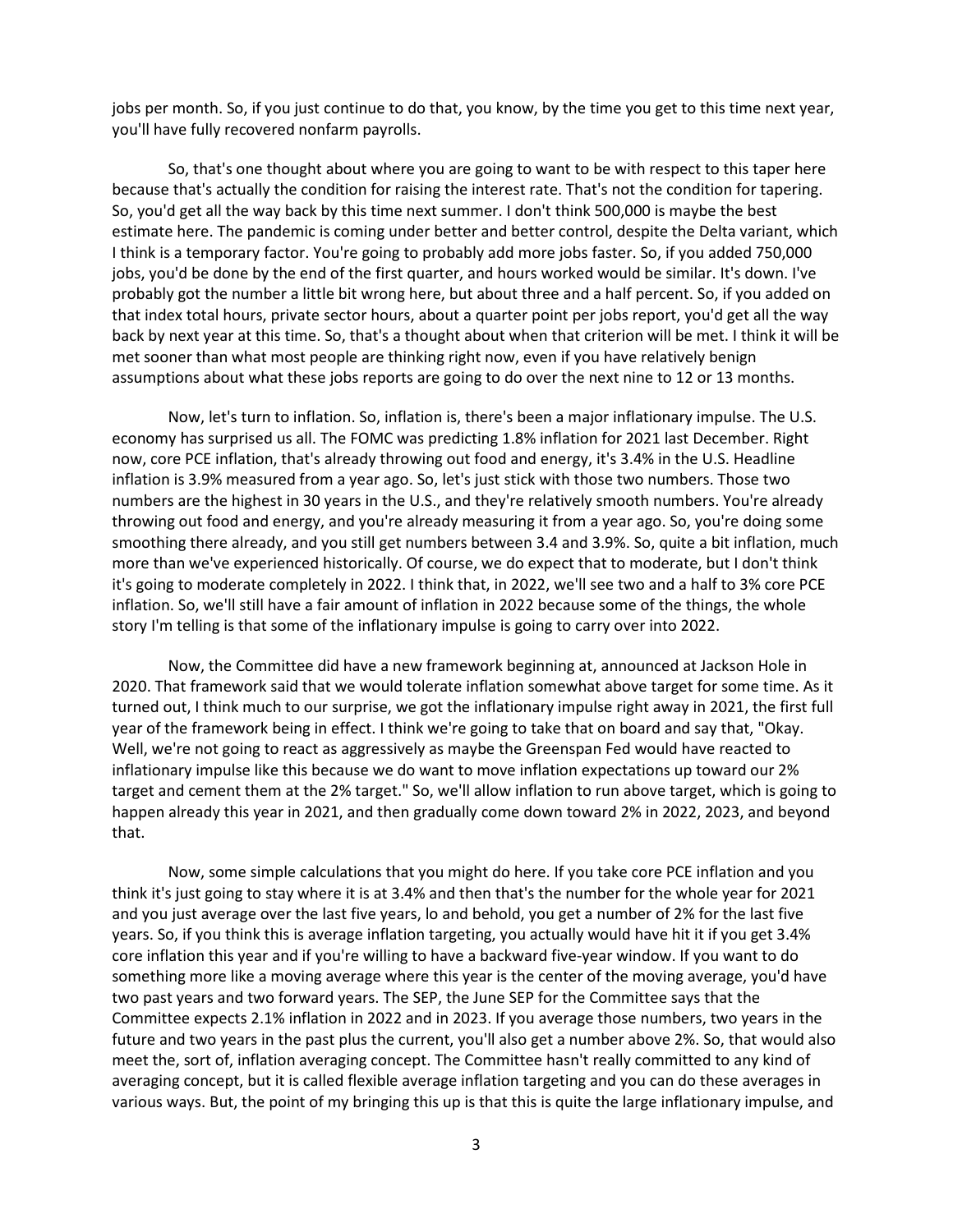it's enough to have made up for some of the past misses to the downside, which was the core part of the discussion of the new framework.

So, in my mind, I think we should declare success on this. It looks like we're going to be successful, but the risk on inflation is that it does not fall back as rapidly as we had hoped or that we get some other kind of shock that actually sends inflation even higher in 2022. And then, where would monetary policy be in that scenario? Would we be well-positioned in that scenario to make, you know, smooth policy moves that would bring the situation under control? And, I think we're coming up a little short on that scenario, and that's why I want to position the Committee better to handle that situation. If inflation goes back down in 2022 naturally, we're well-positioned for that. We can take our time and we can, you know, not, we can maintain our very dovish policy. But if it doesn't, we're going to have to take action in a smooth way that doesn't disrupt markets that can bring inflation under control. We're not ready for that case.

So, I think what we should do here and what I've been advocating for is that we should taper asset purchases, I think, and I'd like to get a sense from this group here. But, my sense is that financial markets are very well-prepared for this. They've been expecting it, and they don't really think the asset purchases are that effective in this environment. You've also got this incipient housing bubble in the U.S. You probably don't want to be feeding into that. So, I think markets are very much ready for a taper. I think the Committee should go ahead this fall and begin a taper, and I think you should also go fairly rapidly. I wouldn't want to shock markets or anything, but get the taper finished. I would have a target of finishing by the end of the first quarter next year.

And then, at that point, we'll see where we are with respect to labor markets and inflation, see if inflation is moderating and see if labor markets are coming back the way I've described them. And then, we'd be in a position, if we wanted to, to move next year, but we wouldn't have to. The Committee currently thinks, the median of the Committee currently has 2023 as the point where there'd be a liftoff, and I think much of the discussion now will start to center on that as the core policy variable. I'm not saying, you know, it's not that we'd have to lift off sooner, but we would want to have the option. So, a lot of this is about optionality. You want to have the option to move on interest rates if you had to if inflation did not moderate the way we anticipate and if labor markets recover as I've described them. So, this is all about moving the super tanker and nudging the super tanker in the right direction at the right time, and that's very much the sort of calculation that I'm laying out here that might be a good way to go for U.S. monetary policy.

So, maybe I'll stop there and just see if any of that jars any questions from the group here, and then, I'm very happy to talk about a wide variety of subjects if I didn't touch on them in these comments.

**Hannah Scobie:** Thank you so much, President Bullard. That was really an excellent overview of the current developments and your thoughts on the subject, very clear, very to the point. Before I start my comments, I just wanted to do, make one housekeeping point. That, if people have questions, they should send their chat address to European Economics and Financial Centre, not to everyone else because we would manage the questions.

So, my comments are that I would like to highlight some of the key considerations going forward. The European Economics and Financial Centre has carried out various studies on the consequences of the asset purchases program of the Federal Reserve and the Bank of England. While initially the volume of QE launched by these central banks is designed to bring about financial stability in a turbulent market, as the asset purchases continue, you have several channels of transmission, and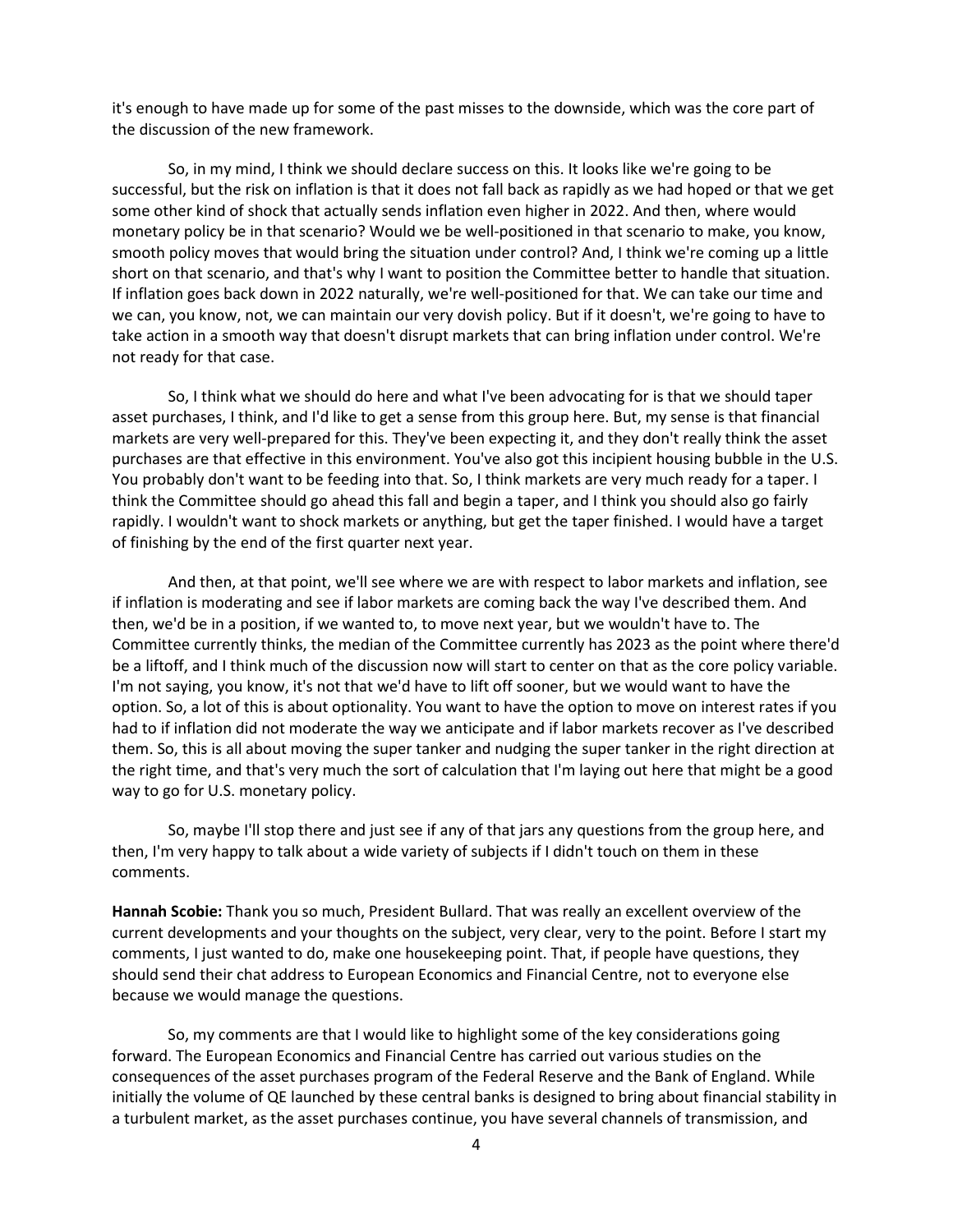that is the reserves created by the central bank 1) lower bond yields and in turn bring about lower market interest rate, 2) lower the effective exchange rate, 3) raise equity prices.

So, our studies show that, in the U.S., the transmission of QE through the stock market is a much more effective channel for the economy than lowering the bond yield. While the asset purchases have been necessary in the U.S., the side effect has been raising the stock market noticeably. In the UK, \$10 billion of asset purchases by the Bank of England is roughly judged to be equivalent to 10 basis points of a cut in the Bank of England's policy rate. So, \$150 billion of QE declared by the Bank of England in November 2020 translated to a 1.5% cut in the base rate. One important side effect of QE is the buildup of leverage within the financial system. The reserves that the central bank passes onto banks through the bond purchases are intended to be used by banks to lend to households and firms to stimulate economic activity. However, demand for loans by the real sector has proved to be not so strong and does not match the level of reserves created on the bank's balance sheet in the private sector. So, banks tend to lend out these new reserves to the financial sector through channels such as prime brokerage, lending to hedge funds, CTA funds, as well as other lending channels. In short, while QE increases the price of assets, it can also raise leverage in the financial system. This, in turn, can increase the tails of the distribution of returns, meaning enhancing the risk of large-scale losses when there are big price movements in the market.

This phenomenon can turn, has the potential to become systemic. As long as these losses are contained and restricted to local developments, they are manageable. However, the risk is that they can become systemic when various funds have to liquidate one after the other as a result of big price movements. Capital preservation is the catalyst, and so, these tails are correlated to large-scale losses in the fund management and banking industry. Leverage is an unpredictable challenge. It is difficult to know where it lies and how big an effect it can have. If and when the time comes, it'll be a task for policymakers to meet the challenge and put the fire out. Our view is that taper is obviously necessary, but, in our view, the actual reduction in asset purchases is unlikely to start before February 2022.

However, we and this audience are interested in your personal views, President Bullard. So, my first question is, if you were to taper tomorrow, you said fall, at what pace would you recommend to the FOMC to taper? What would you say? Would it be something like \$20 billion per month, which would take six months, which basically you mentioned at the end of Q1 2022, if you started in fall, which is in line with this question? And would you apportion the reduction in purchases to, say, two-third to Treasuries and one-third to MBS? And, the other question is long-term Treasury yields are near fivemonths' lows, and the gap between those and shorter-term yields has been narrowing. A development often associated with skepticism about the outlook for longer-term economic outlook. So, we would be very interested in your views. Thank you very much.

**James Bullard:** Yeah. Thanks very much. So, you know, I think on the point about leverage in the system, I'm not seeing the same sort of situation that we had in 2007, and maybe, you know, someone can show me a different analysis that will convince me otherwise. But, I'm not seeing that type of situation right now, but I agree with you that leverage that goes unchecked obviously caused tremendous problems in 2007 to 2009 and had global ramifications. So, we definitely don't want to get in that situation again.

Now, that's why I've been leaning against the mortgage-backed securities part of the purchases because, you know, at least when we initially did it in 2007 to '09 period, it was very much aimed at the housing market. That was a housing crisis, and we got into the mortgage-backed securities because of that. And then, we repeated. We came back, in April and March of 2020 when the pandemic hit, we came back with the same type of purchases at that point, anticipating that we'd have trouble in the housing market. Now, as it turned out, I think partly because of our actions, we did not get a financial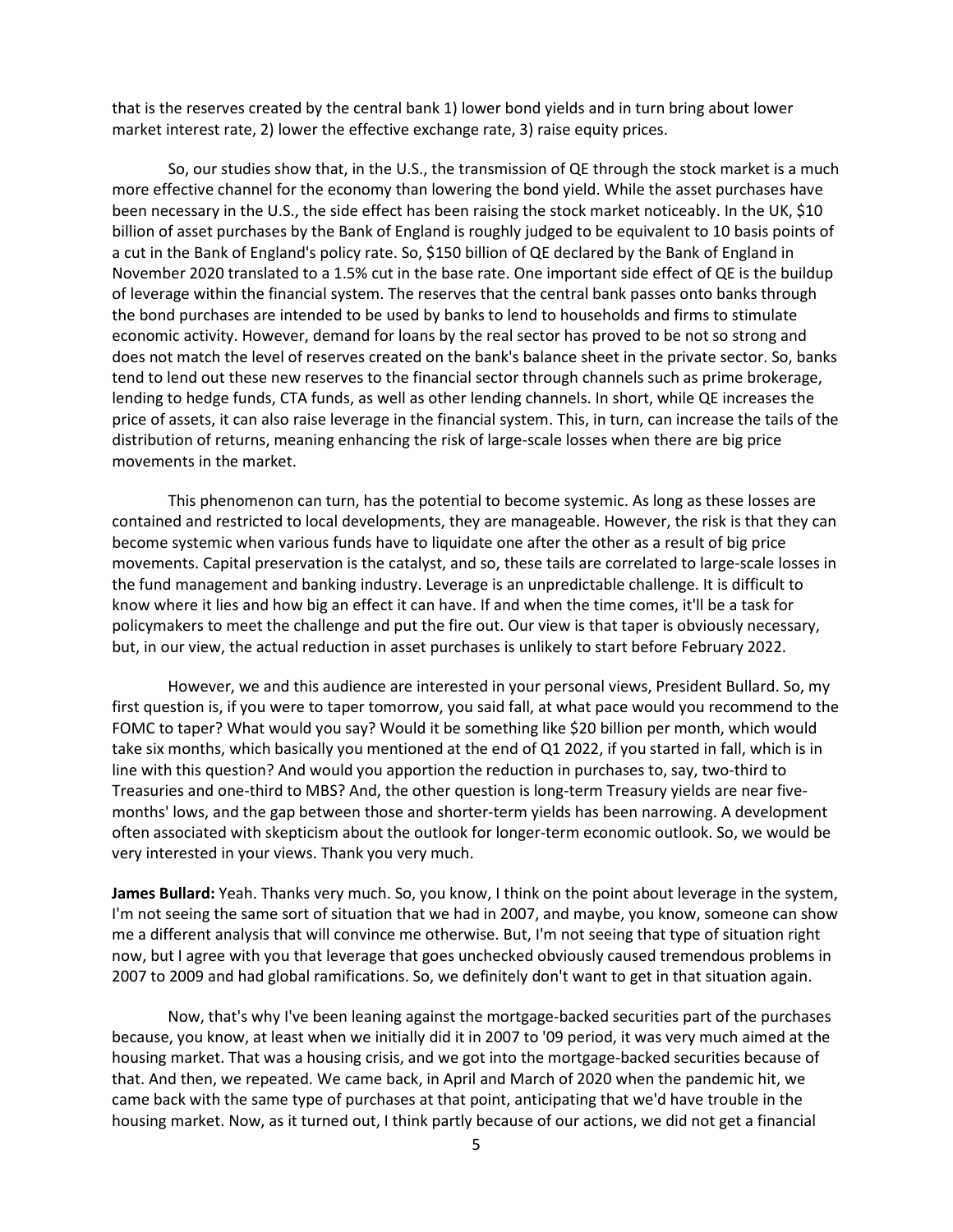crisis on top of the pandemic, and financial measures of financial market stress, which were very high in March and April of 2020, came way down and have stayed down all the time since then. So, we're not really in, we're not anymore at the point where you have this incipient financial crisis just around the corner, which is what it looked like in March and April of 2020. So, I think the purchases were a great thing at that point. They made a lot of sense at that point, but now, we're 15 months along and you've got GDP all the way recovered and past the pre-pandemic peak. You've got a rapidly growing economy, and you're going to get labor market improvement, as the Chair said in his press conference, lots of labor market improvement ahead. And so, all of that is very good and suggests that maybe we should begin to taper.

Now, we're in the middle of the debate. So, but, as far as the apportionment between Treasuries and MBS, I think it's also true that they have similar effects on longer-term rates and financial markets, and these rates are tied together. And, they are meant to depress longer-term yields and influence interest-sensitive sectors. And if there was ever an interest-sensitive sector, surely the housing market, and the housing market has been booming in the U.S. So, I think housing prices are up year over year, if I can remember the chart correctly. It depends which one you look at, but maybe 15% or something like that on top of previous gains, which were, you know, pretty strong even before the pandemic. So, you've really got a situation where these have jumped up substantially and could go substantially higher from here. You've also got changing demand for housing in the U.S., which is an interesting phenomenon as well.

So, as far as the apportionment, I think it might be fine to just do, you know, just reduce both at the same time in proportion to the buying that we've done, but I think the main thing is that, even if you just leave Treasuries purchases, then that would still depress longer-term yields and that would still be fueling an incipient housing bubble. So, you really want to get out of both MBS and Treasuries, and I think it's more important to think about at what point do you want to be done with this process. And, I'm saying end of first quarter. That's prudent risk management, in my mind anyway, because, yes, we think inflation is going to moderate, but we don't know how much it's going to moderate. And if it doesn't moderate, then we're going to have to gently have the right monetary policy to bring inflation back down to 2%. So, I think, just to put us in good position in the first half of 2021 and we've got a moment with lots of growth here in the U.S. economy, and this is a good time to get going and get the process finished at the end of the first quarter next year.

**Hannah Scobie:** Thank you very much. That was an excellent answer to the questions, and, of course, there's still a lot of unknowns in the system. And, we share that. We 100% share your views and support them.

**Question from the Audience:** Hi, Mr. Bullard. Thank you for taking the time. So, my question is around how you view tapering? So, when discussing the need and time for tapering, how does the rally in Treasures since March fit into your view and decision? So, we've seen about a half a percentage point rally in 10-year since the highs earlier in the year, and we could see a corresponding decline in the Chicago financial conditions index, as well as the St. Louis financial stress index, on the back of this rally. So, in your mind, has the market's response in the past two months helped create more room to absorb a reduction in Fed purchases? Is this something that you're considering when you, sort of, think about the path of tapering? Thank you.

**James Bullard:** Yeah. That's a great question. I thought you guys were going to tell me what's going on in the Treasury market. So, I'll give you my take on it, which is basically that the Delta variant, I think, will not have a very large impact in the U.S. but may have a very large impact globally. And so, I think this is global factors, global growth factors that are driving down longer-term yields in the U.S. and pushing the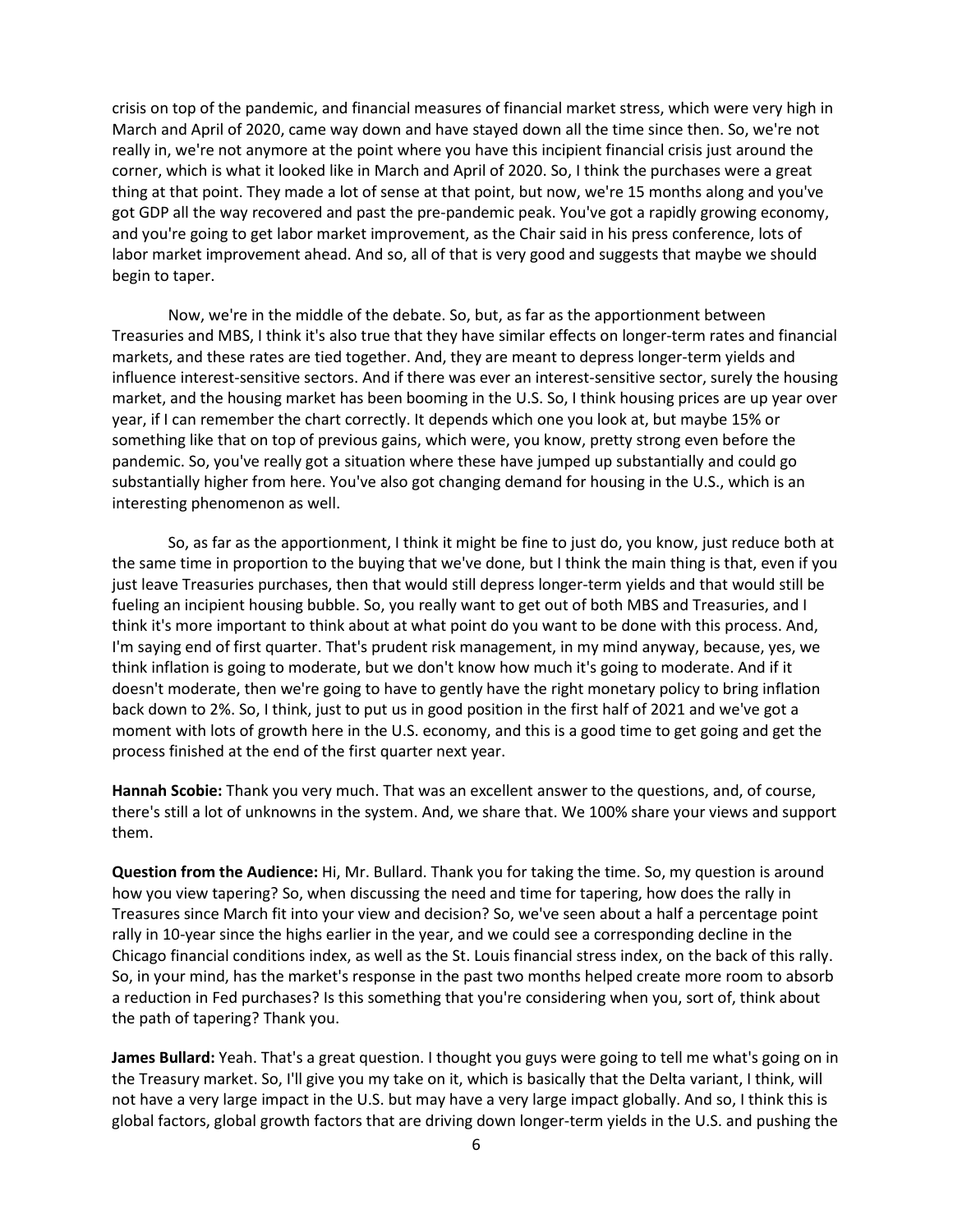real yield lower. So, you've got many countries with maybe not a great vaccination status, and you've got a new variant that is fast-spreading. And, I think markets are trying to price that out across the globe and figure out what that means for the recovery from the pandemic globally. But, the U.S. has a relatively high vaccination rate and is now pushing harder to get an even higher vaccination rate and also has adapted quite well to the pandemic itself. So, I think that even with some changes in policies on, you know, mask wearing and other elements, I think U.S. businesses have very much learned how to produce even while the pandemic is going on. We've already passed the pre-pandemic level of output even when the pandemic is not really over. And, there's lots of room for further growth going forward.

So, I think, get this, I think these yields have gone down because of the global factors, but that's actually going to be a bullish factor for U.S. growth, even more bullish than you would have had. And so, I think this is going to, if anything, upgrade the growth prospect for the U.S. over the next year, and, as I've said at the beginning, the U.S. isn't really designed to grow at 7% real, and this is going to cause even more bottlenecks and take longer for the bottlenecks to get resolved and so on. And so, you might see additional price pressures coming through this channel.

Another thing I haven't mentioned here is you've got U.S. fiscal. I know you guys in London may not be tracking this as closely, but there are two bills in the Congress. It looks like the bipartisan one is going to pass. I mean, no one really knows with the smoky politics exactly what's going to happen, but I would say that that one looks like it's on track. So, it's additional federal spending, depending on how you want to measure that and think about that. Then, there's an additional bill that could go, partisan bill that could go through reconciliation and pass, and so, you've got more fiscal action coming, which is something else that you'd have to think about with the absolutely booming U.S. economy and more spending coming from Washington. You know, how should we, as a monetary policymaker, I'm thinking about, well, how should I balance the risks of inflation and labor markets in that situation? So, my basic story is that it's global factors that have lowered longer-term yields, and that that is actually a bullish factor for U.S. growth.

## **Hannah Scobie:** Thank you very much.

**Question from the Audience:** Thanks for talking to us today and taking questions. You, sort of, set out a case for, sort of, tapering and basically, sort of, continuing the expansion of the U.S. economy. How do you, sort of, think about the flip side and the risks of that and maybe taking the, sort of, punch bowl away early from the recovery? I guess, you mentioned the two stimulus bills coming potentially through Congress, something that, sort of, momentum there behind the fiscal is slowing because these bills are smaller in size and spread out over a longer time period than, sort of, the recent ones that came through, sort of, the end of last year and the start of this year. So, yeah. Just how do you think about those risks? And, I guess, the lessons is from, sort of, taking stimulus early that we're maybe seeing in, sort of, 2008 as well, maybe a bit more outside the U.S. than in the U.S. Thanks.

**James Bullard:** Yeah. I think it's a great question, but I would dispute the idea that we're taking the punch bowl away early. Again, output has recovered all the way, so we really shouldn't use the word recovery. We should use the word U.S. expansion, and the expansion is going to roar past the previous trend line. So, the economy was growing at, you know, 2% or something before the pandemic, or maybe a little better than that, but we're going to go past that trend line and output is going to be even higher than you would have had had there been no pandemic at all, even based on the trend line. So, I have a hard time saying, well, we're pulling away early here. Now, in the last recovery, which was slow, extremely slow, one of the slowest on record in the post-war era, maybe the slowest, we never passed the pre-pandemic trend line and we really took four or five years, I think, to get to the previous level of output. So, the character of that was very different. Reinhart and Rogoff famously said that financial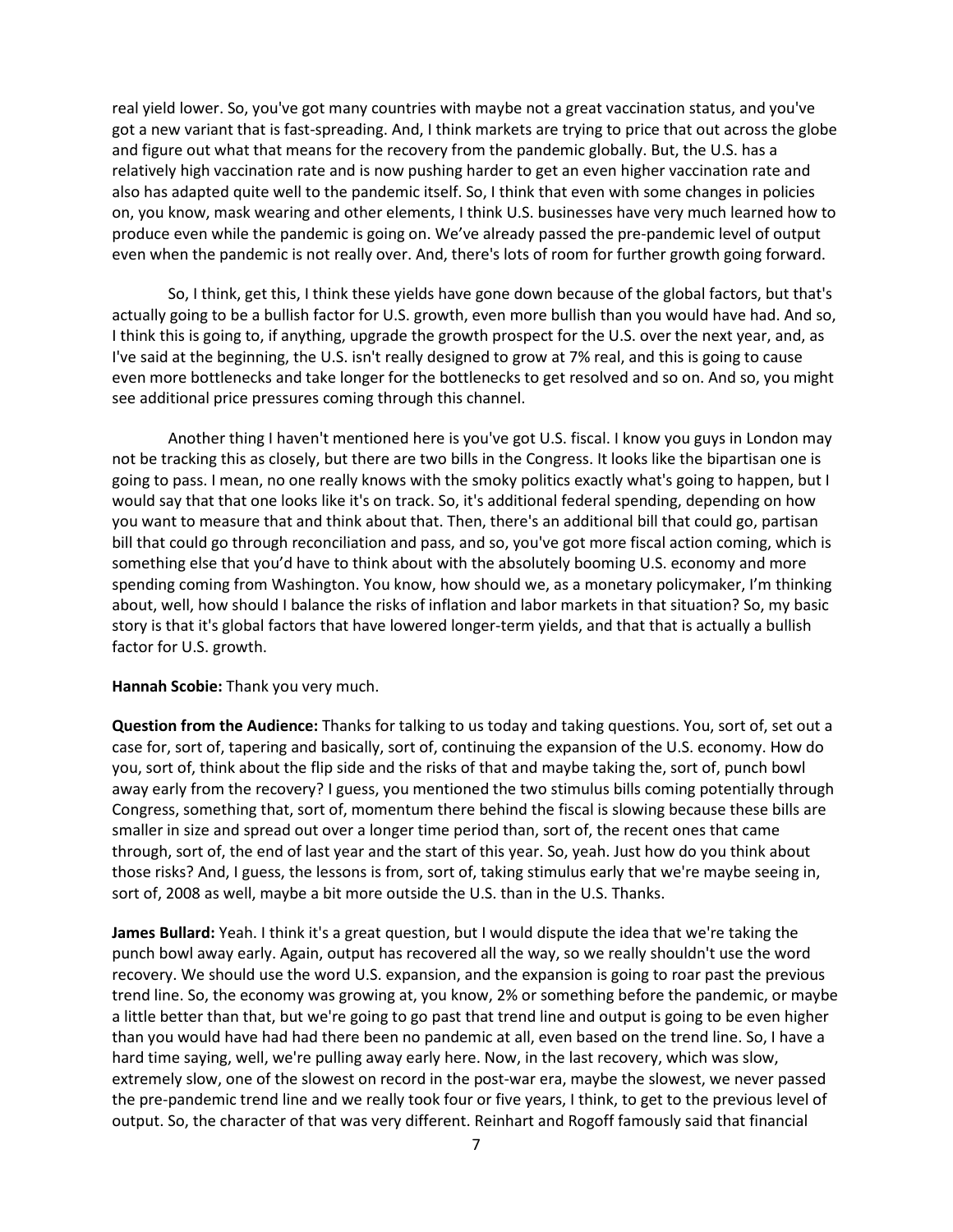crises take a long time to recover. They turned out to be exactly right about that, but this is very different. This was a pandemic shock with really, I think, a great policy response both on the monetary and the fiscal side in the U.S., and lo and behold, you recovered relatively rapidly and set up the economy for very strong growth going forward. So, I don't think we're pulling back too soon.

Our problem, I think, in my mind anyway, is that trying to draw too many lessons from the global financial crisis for this situation for how to design monetary policy is kind of questionable. It's just a very different shock. It's a very different recovery. It's a very different dynamic, and I think we have to think differently about where we are. We never got inflation, you know, core inflation at three and a half percent or 3.4%, headline inflation at 3.9%. These are numbers, you know, that's measured from a year ago. These are numbers we haven't seen in 30 years in the U.S. We did promise that we would get inflation above target, and we would allow it to go above target for some time. I was, you know, a big advocate of doing that and trying to cement our inflation expectations at 2%, but this is a big inflationary impulse. We have to have the right risk management to be able to contain this if we need to in 2022. If we don't need to, we have a beautiful response to that. We can just stay at our near-zero interest rate policy, and we can push out the date of liftoff farther into the future. So, I think the risk management is, in my mind, is very clear on this.

**Hannah Scobie:** Thank you so much, President Bullard. I have to manage these questions. So, there is one question, and he said, "Because I'm wearing a mask, you ask the question." So, I'm going to read it to you. He says, "Mr. Bullard, how do you see Fed commitment to start raising rates only when inflation is on track to moderately exceed 2% for some time? So, even if last five years' average inflation is above 2%, we still would need to have future inflation moderately above 2% by the time the Fed starts hiking. And, if we do have very high transitory inflation, that would make it even more difficult to have expected inflation above 2%. Don't you agree?" That was the question.

**James Bullard:** You know, this is a great question. So, the Committee will have to make a judgment when the time comes, and I would just stress to the audience here that the current judgment of the Committee based on the June SEP is that the first rate increase would be in 2023. So, it's quite a long ways away, you know, if you thought that that meant mid-year 2023, that'd be 24 months from now. So, that's a long ways away. No one really knows what the situation is going to be at that point. So, we're going to have to monitor it, or we're going to have to monitor all the data as we go forward, as we always do. But, I think this idea about, well, have we met this criterion and are we on track to have inflation continue to be above 2% for some time, that'll be a judgment that the Committee will have to make, but the point is that you've already got basically a year of above 2% inflation under your belt by the time you get to the end of this year. Probably core inflation will be, you know, if you just think it's going to stay where it is now and there isn't any further upside to this, it would be 3.4% for all of 2021. So, you've got one year under your belt, and then, like I said, I don't think it's going to moderate that much. It's going to moderate some, probably below 3%, I would say, between two and a half to 3% in 2022.

Other people, and many in financial markets, have a sharper slowdown in inflation in 2022, but the median of the Committee, according to the June SEP, still has 2.1% inflation in 2022. So, and then, the Committee at some point would have to make a judgment. Well, you had, you know, you had a couple years at that point of above target inflation and is that enough to have met our new framework. And because it's a new framework and we haven't done it before, it'll involve a judgment of the Committee, but I think that whole process, I think, will be highly dependent on the data and the sense of the Committee. So, there is a lot of judgment there.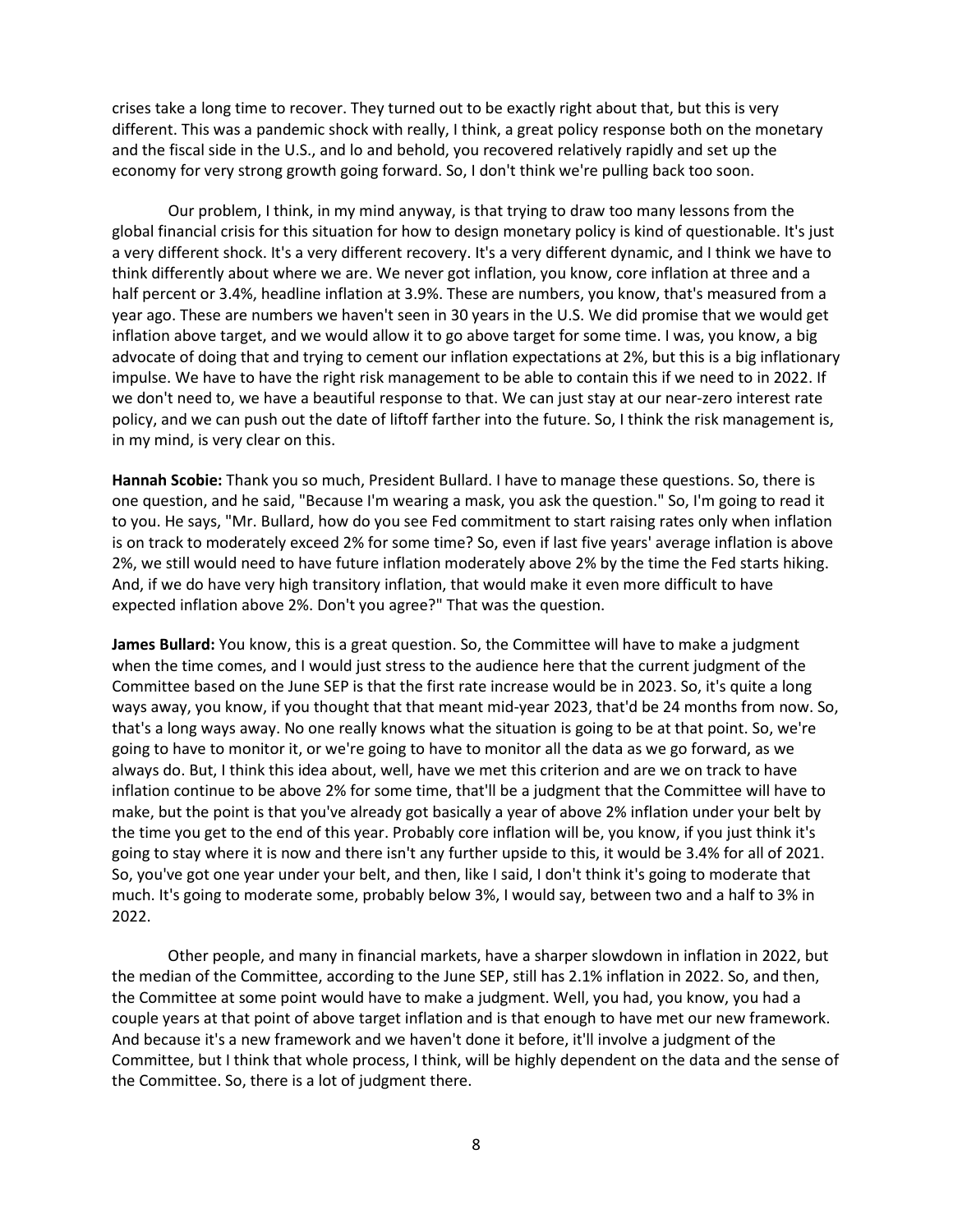What I'm guarding against and, you know, I think, in the June SEP, 13 participants thought there was upside risk to the inflation outlook. So, and I think financial markets probably think there's upside risk to the inflation outlook, and I want to have the Committee be in a good position in case that develops. And then, we would have to be more aggressive, but obviously, a lot of people think, they want to put zero probability on it. I don't think we should put zero probability on it. We should say there's, you know, there's maybe a 25% probability that inflation comes in higher than what we currently expect, and what are we going to do in that situation.

**Hannah Scobie:** Thank you, President Bullard. That was very informative and really well-explained.

**Question from the Audience:** Thanks very much for taking questions. So, I have two questions, if you'll allow me. The first is just on a comment that you made earlier in your prepared remarks, which was basically that you mentioned that the U.S. is on the cusp of a boom in productivity and then laid out a very optimistic outlook for the jobs recovery. But, I was wondering if you have a view that there may be long-run implications from skills mismatch in this productivity shift going forward that might, sort of, you know, last longer than this initial rebound in jobs that we might expect over the next 18 months, call it, and then, whether or not that implies a higher NAIRU going forward? And then, my second question was just on the recent announcements on the standing repo facility and the FIMA repo. And, I think you know, if I recall in 2019, there was, it seemed like there was some apprehension on the part of the FOMC about having a large and variable balance sheet. I wonder if that's changed in light of the events in March and April and whether or not there is further implications to come from the recommendations laid out in the G30 report. So, just curious to get, sort of, your overall thoughts on that. Thanks.

**James Bullard:** Yeah. On the jobs recovery and mismatch, I think, so far, we've recovered as far as we have and got output above the pre-pandemic peak while the pandemic is still really going on. We certainly have the vaccines, which have been very successful in mitigating hospitalization and death from the disease. That's been very helpful, but obviously, the pandemic is not quite over. It is going to have a long tail here, and, but, I think, nevertheless, that the, as far as the economy goes, the economy will power ahead and we'll have a very good second half of 2021. I think one issue for the jobs recovery, and I've been pushing against the idea that you should compare the pre-pandemic levels of hours and jobs and use that as a metric, is that you've got a lot of retirements in there. One of the things that happened was that the pandemic came along and workers that were, you know, had the option to pull out of the labor market did so. And, they have nest eggs that are very robust in this situation. The price of their house went up 15% in the last year, and the, you know, to the extent they were in equities, equities are at an all-time high. If you look at measures of wealth to disposable income, those are at, you know, very high levels, as high as we've ever seen them. So, I don't think that these retirees are going to come back into the labor market. They're unlikely to come back into the labor market. They've made their decision to retire and they've got, they are in a good—If they were in a good position before, they're even in a better position as the year has gone on as the pandemic has gone on.

So, that might mean that you actually don't get as many, the job count doesn't go up as fast. But what would that mean? Because output is going to go up pretty fast, it looks like, so it looks like productivity is going to be pretty high. And, I think there is some prospect, considerable prospect, that productivity's switching to a higher growth regime, it would make a lot of sense that we've experimented with all this technology during the pandemic. Businesses have really had to scramble about how they want to deliver their goods and services and how they can use technology to overcome the impediments put in front of them by the pandemic, and that's going to have a lasting impact. If we could get the high growth regime in the U.S. that existed between 1995 and 2005 and productivity was about 3%, we haven't been in that regime since the 1995 to 2005 period. But, boy, it had a very large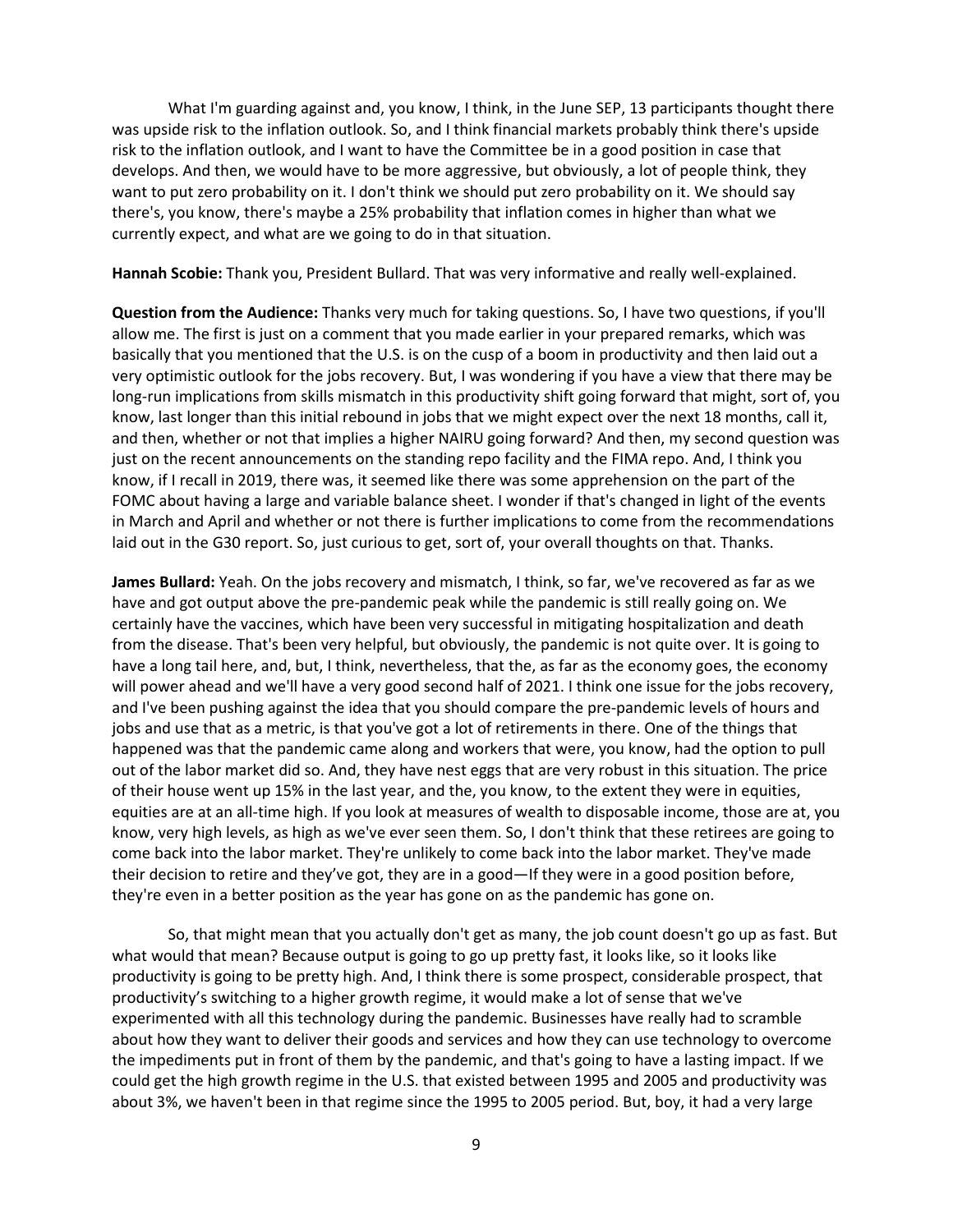impact on the U.S. economy and was very important for U.S. growth. The U.S. economy grew about 4% on average for quite a few, from 1996 to 2000 or so. So, just to show you the ramifications of that, in 2000, there was a brief debate about the U.S. actually paying off its entire national debt. That didn't happen, but it shows you how important this could be for the future of growth in the U.S.

So, I'll quit rambling on about that, but the mismatch question, this has been an uneven recovery, I think everyone knew, in the K-shape recovery, and I'm very much on board with that. This has hurt the sector of the labor market that is high physical contact workers in low-wage shops, and the U.S. has a lot of Black and Hispanic workers. We very much want them to be able to get back into a good job match for them. I think they will be able to do that. I think it's not clear exactly yet that they really want to jump back in because of supply constraints. You've still got this kids at home issue. So, I think, for a lot of women in particular, that can be an issue. You've got lingering fear of the pandemic and vaccine hesitancy among a large group. I think that can be a factor. And so, it's going to take some time to unwind those issues. But, as far as the jobs go, I think it's a pretty good time. You could probably get a bonus to go back to work. You can probably switch jobs and get higher pay at a similar job somewhere else. All of that is happening and I think will continue to happen in the next six months or so.

On the other question, which was—Actually, could you restate the other question? I wasn't quite sure where I should go with that.

**Question from the Audience:** Yeah, sure. The second question was just basically, given the recent announcements on the standing repo facility and FIMA repo and then the recommendations laid out in the G30, I was just wondering if there were, sort of, any longer-term lessons learned dating from March and April last year that sort of shifted the views on the FOMC or your personal view on having a large and variable balance sheet. And what does that mean for the size of the balance sheet going forward? Thanks.

**James Bullard:** Yeah. So, some of you know I was a big advocate of having a standing repo facility, so now it's going to become a reality as we implement it in coming quarters. In my mind, this setup an international, had the U.S. meet an international standard. We already had a reverse repo facility. This now has a complement of that. We should be able to manage potentially with less reserves going forward. We'll see if that actually materializes. It makes sense to me that you would have these standing facilities, and you have credibility on the standing facilities. And then, they don't actually have to get used all that much and you'd have the policy rate in between. And, this is meets an international standard about how you operate monetary policy.

I also think that the FIMA facility was a great innovation, actually, during the crisis because dollar funding is an important issue around the world, as we found both in 2007 to 2009 and again in this situation. And so, this gave an option, an easy way for foreign central banks to hand in their Treasuries in exchange for dollars, and that's exactly what they often want to do in crisis situations. So, I think that was an important innovation. I'm glad that we made it a standing facility.

**Hannah Scobie:** Thank you very much, President Bullard. I just wanted to ask one question in terms of comparison of the effect on the market of not investing maturing bonds versus tapering asset purchases. I mean, when the bonds mature, if the Fed just simply not reinvest it, I was wondering whether that is ever considered as a starting point for tapering. And what effect do you see in terms of effectiveness of tapering between the two, not reinvesting?

**James Bullard:** Yeah. My own view is that we should end reinvestment as well at probably at the end of the taper, and we should prepare markets that that's what we're going to do. The balance sheet,